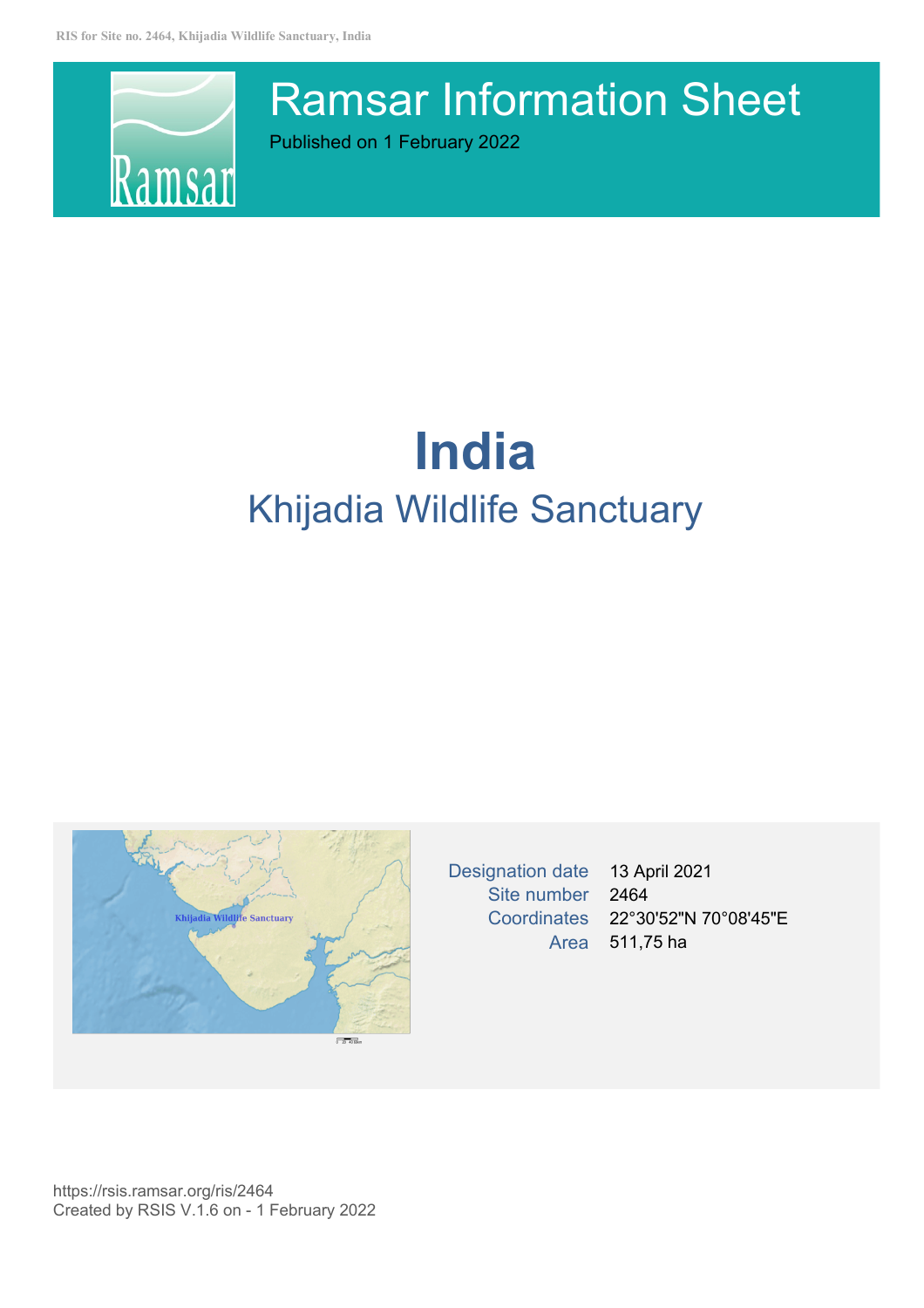# Color codes

Fields back-shaded in light blue relate to data and information required only for RIS updates.

Note that some fields concerning aspects of Part 3, the Ecological Character Description of the RIS (tinted in purple), are not expected to be completed as part of a standard RIS, but are included for completeness so as to provide the requested consistency between the RIS and the format of a 'full' Ecological Character Description, as adopted in Resolution X.15 (2008). If a Contracting Party does have information available that is relevant to these fields (for example from a national format Ecological Character Description) it may, if it wishes to, include information in these additional fields.

# 1 - Summary

# **Summary**

Khijadia wildlife sanctuary is a distinctive near- natural, coastal wetland located at the watershed of Ruparel river and Kalindri in the Indian State of Gujarat and has a very special and unique ecosystem. To protect the agriculture land from the saline water and salinity ingress, Erstwhile Ruler of the Jamnagar State created Earthen Bund almost 100 years ago (in 1920). Over the period of time, fresh water started accumulating on the one side and created this wetland ecosystem, which is a unique complex of"Saltwater-Freshwater" ecosystems with variety of habitat types supporting 312 species of birds including various categories of species scheduled in Red Data List of IUCN. The main attraction of Khijadia wildlife Sanctuary is its rich avifaunal diversity that constitutes one of the most significant waterbird habitats in North-West India. Khijadia wildlife sanctuary provides a favourable habitat for resident water and land birds serving as breeding, feeding, roosting areas. Owing to its strategic location in the vicinity of the Gulf of Kachchh and on the Central Asian Flyway (CAF), this sanctuary attracts a number of migratory waterbirds serving as important wintering and staging area during migratory season, Some of the notable species migratory species are endangered and vulnerable species such as common ochard (Aythya ferina), and Indian Skimmer (Rynchops albicollis). Khijadia wetland has been identified as one of the Wetlands of International Importance by Wetlands International and an Important Bird Area (IN-088) by Birdlife International. Khijadia wildlife sanctuary was also declared as one of the Wetlands of National Importance by the Ministry of Environment and Forests. Government of India. It is also among the short-listed wetlands under Central Asian Flyway National Action Plan (CAF-NAP): 2018-2023 by MoEFCC ,2018. The Sanctuary area falls in the migratory route of bird species coming from Eurasia and the region is on the migratory path of over 100 species of birds, large number of whom find congenial wintering ground in the wetland and grasslands of Gujarat.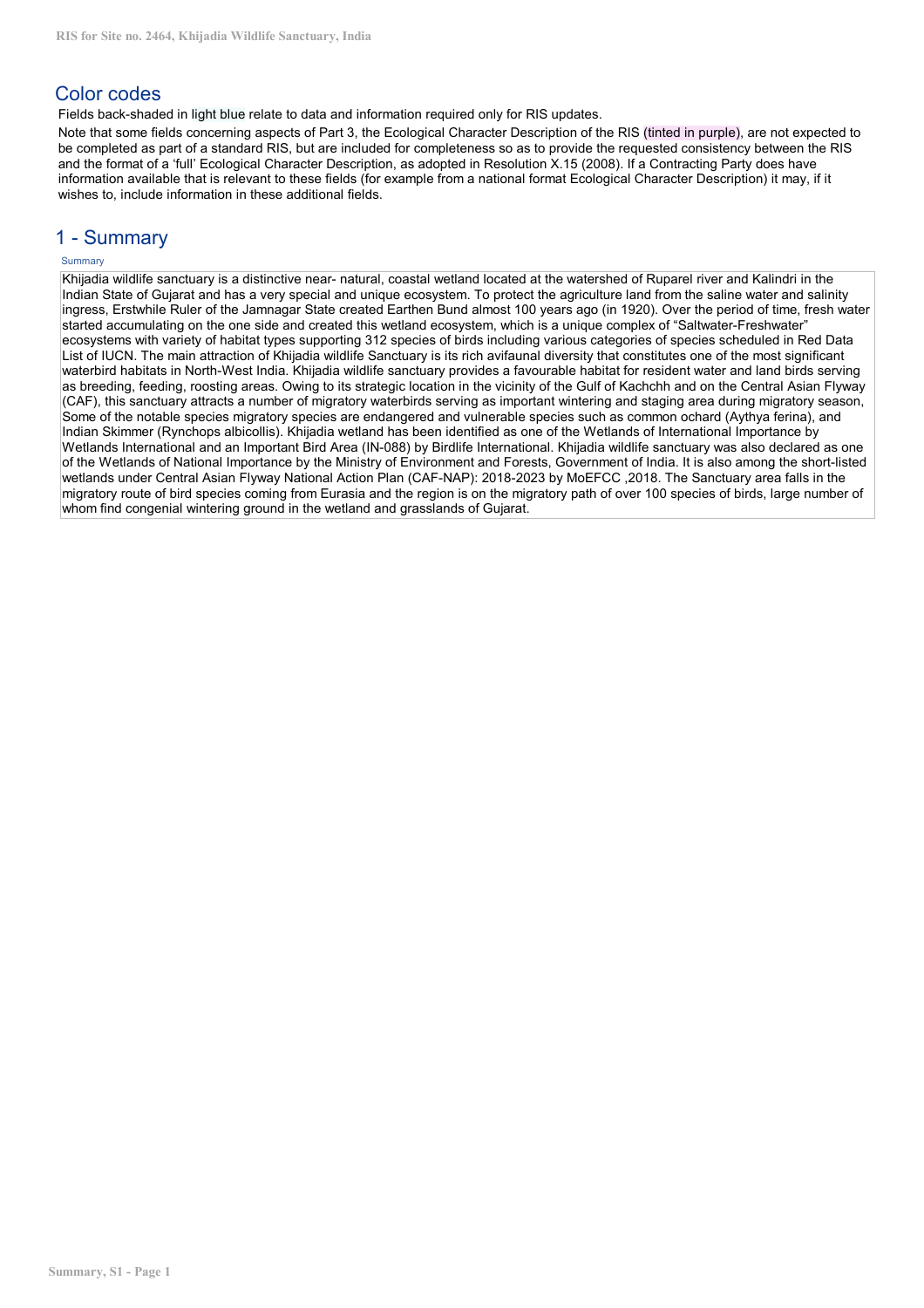# 2 - Data & location

# 2.1 - Formal data

2.1.1 - Name and address of the compiler of this RIS

#### Responsible compiler

# National Ramsar Administrative Authority

|                       | Institution/agency   Ministry of Environment, Forest and Climate Change                           |
|-----------------------|---------------------------------------------------------------------------------------------------|
| Postal address 110003 | Office of the Additional Secretary (Wetlands), Indira Paryavaran Bhawan, Jor Bagh Road, New Delhi |

#### 2.1.2 - Period of collection of data and information used to compile the RIS

| From year   2016 |  |
|------------------|--|
| To year   2020   |  |

# 2.1.3 - Name of the Ramsar Site

| Official name (in English, French or Spanish) | Khiiadia Wildlife Sanctuary                               |
|-----------------------------------------------|-----------------------------------------------------------|
|                                               |                                                           |
|                                               | Unefficial name (entigral)   Khijadiya Dakabi, Abbyaranya |

Unofficial name (optional) | Khijadiya Pakshi Abhyaranya

# 2.2 - Site location

#### 2.2.1 - Defining the Site boundaries

b) Digital map/image

<1 file(s) uploaded>

Former maps  $\boxed{0}$ 

#### Boundaries description

Khijadia wildlife sanctuary is located virtually on the Tropic of Cancer between 22°31'27" N latitude and 70°07'17" E longitude. This wetland area is located in semi-arid region of Jamnagar district, southern coast of the Gulf of Kachchh, Gujarat in India.

North : Sea shore land and revenue areas of Jambuda village.

East : Revenue areas of Jambuda and Khijadia villages.

South : Gauchar land and revenue areas of Dhunvav, Khijadiya and Jambuda

villages.

West : Sea shore land and revenue areas of Khijadia, Dhunvav and Jambuda villages.

Khijadia Wildlife Sanctuary is along the southern boundary of Marine National Park and Sanctuary (MNP&S). Marine National Park & Sanctuary was declared earlier and had separate jurisdiction. Which is managed by different Range. Northern boundary of Khijadia Wildife Sanctuary towards the coastline is the High Tide Line (HTL). The landscape is dominated by Marine Vegetation, salt pans under Sanctuary saltpans an industrial salt producing industry. Also its boundary is flanked by agricultural revenue lands and creek lets.

## 2.2.2 - General location

| a) In which large administrative region does   Khijadia wildlife sanctuary falls within Jamnagar District of Gujarat State, India. Khijadia Wildlife |
|------------------------------------------------------------------------------------------------------------------------------------------------------|
| the site lie? Sanctuary located virtually between $22^{\circ}31'27''$ N and $70^{\circ}07'17''E$ .                                                   |
|                                                                                                                                                      |

b) What is the nearest town or population  $C_{\text{center}}$ <sup>puration</sup> Jamnagar which is about 12 km far from KBS.

#### 2.2.3 - For wetlands on national boundaries only

a) Does the wetland extend onto the territory of one or more other countries? Yes O No O

b) Is the site adjacent to another designated Ramsar Site on the territory  $\Box$ of another Contracting Party? Yes U No  $\bullet$ 

# 2.2.4 - Area of the Site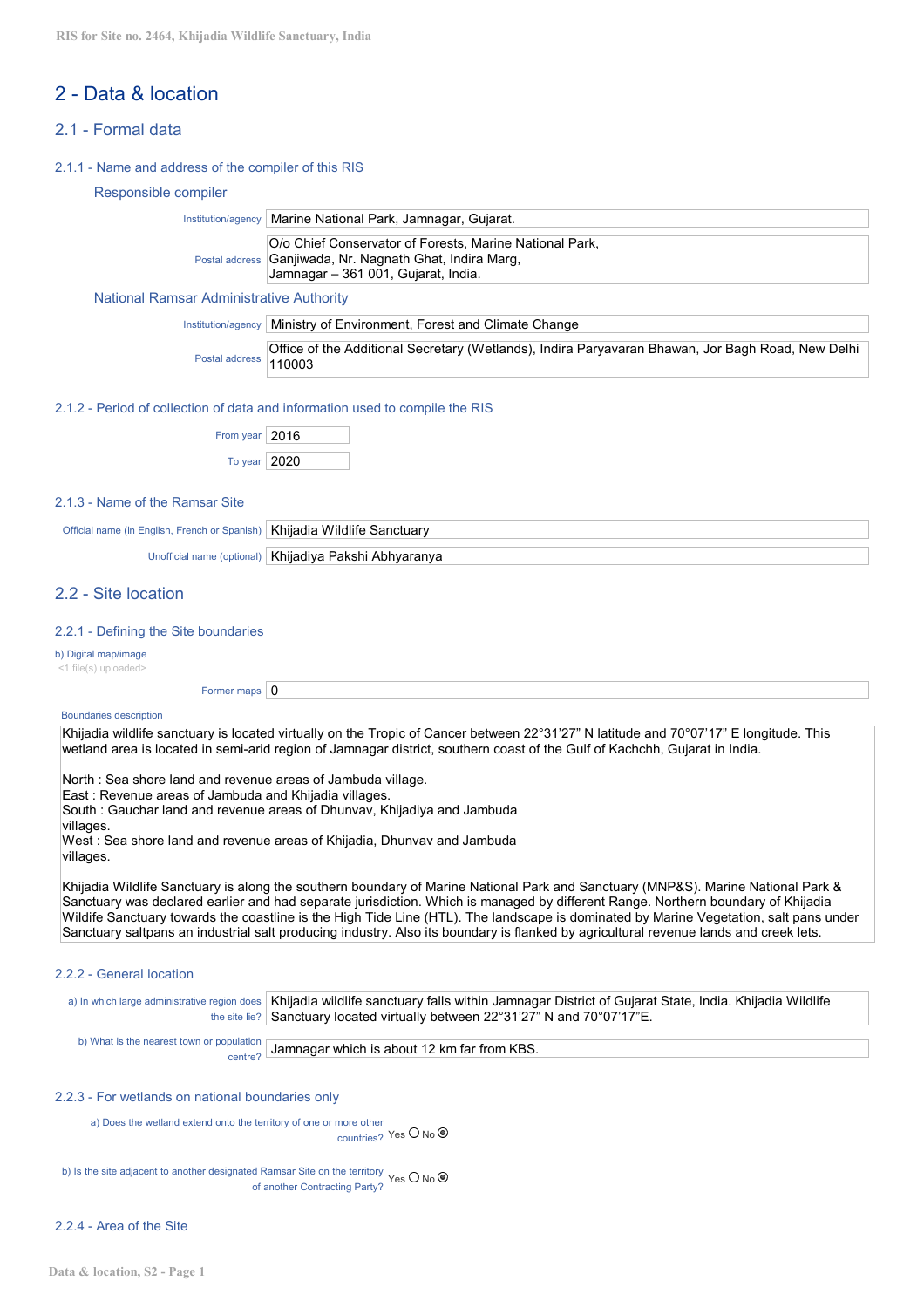| Official area, in hectares (ha): 511.745 |  |
|------------------------------------------|--|
|------------------------------------------|--|

Area, in hectares (ha) as calculated from  $\boxed{510.234}$ 

# 2.2.5 - Biogeography

| Biogeographic regions                |                             |  |
|--------------------------------------|-----------------------------|--|
| Regionalisation<br>scheme(s)         | <b>Biogeographic region</b> |  |
| Other scheme (provide<br>name below) | <b>INDOMALAYAN REALM</b>    |  |

#### Other biogeographic regionalisation scheme

Khijadia wildlife sanctuary falls under Thar Desert biogeographical province(4.15.7) of INDOMALAYAN REALM (Udvardy,1975)

Udvardy MDF (1975)'A Classification of the Biogeographical Provinces ofthe World', Occasional Paper 18. (International Union for Conservation of Nature and Natural Resources: Morges).

Rodger, W. A., Panwar, H. S. and Mathur, V. B., 2002. Wildlife Protected Area Network in India: A review (Executive Summary), Wildlife Institute of India. Dehradun. pp 44.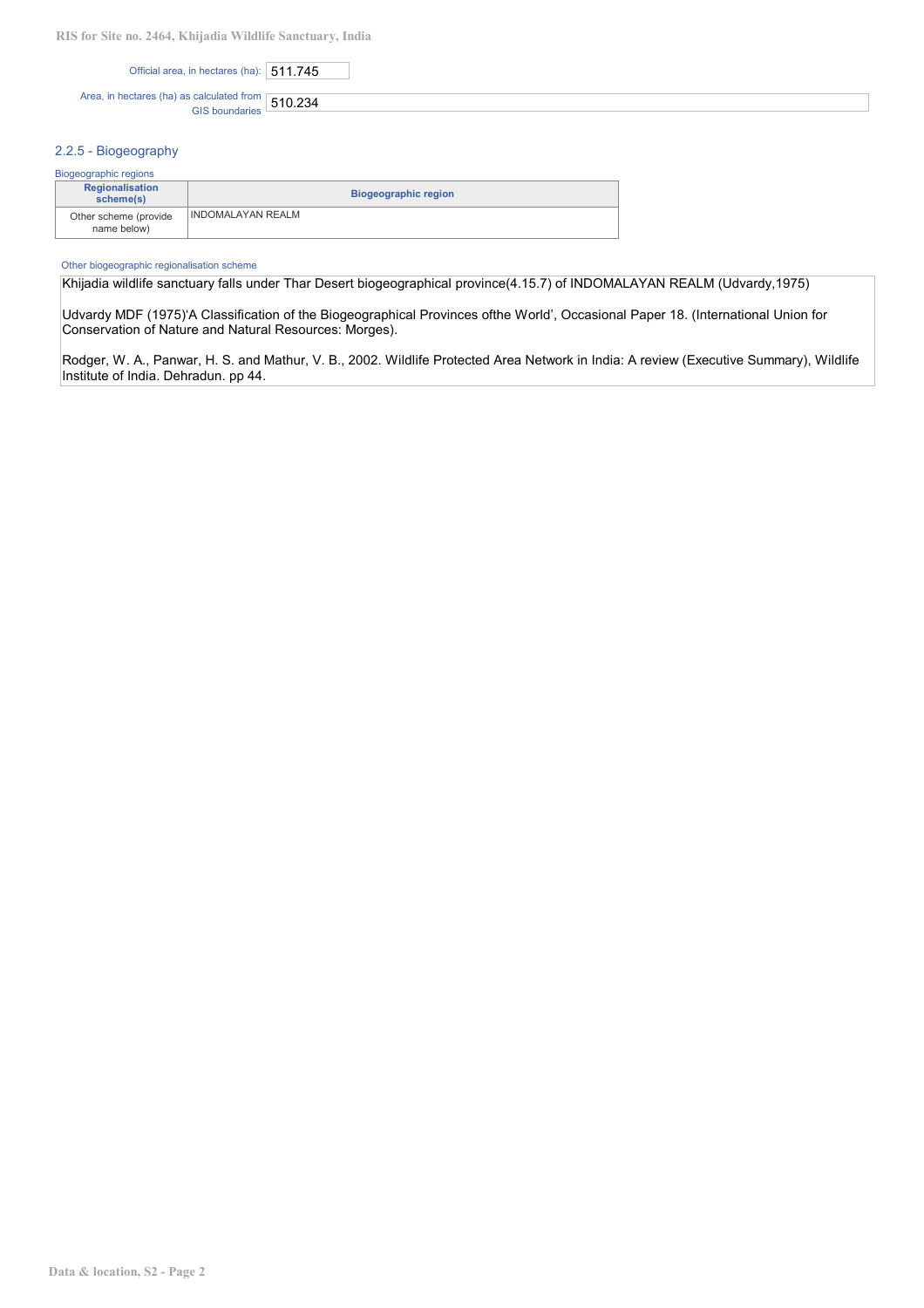# 3 - Why is the Site important?

# 3.1 - Ramsar Criteria and their justification

<no data available>

## $\boxtimes$  Criterion 2 : Rare species and threatened ecological communities

### ■ Criterion 3 : Biological diversity



## $\boxtimes$  Criterion 4 : Support during critical life cycle stage or in adverse conditions

#### $\boxtimes$  Criterion 5 : >20,000 waterbirds

| Overall waterbird numbers $\mid$ 165488 |                                                                                                                                                                                 |
|-----------------------------------------|---------------------------------------------------------------------------------------------------------------------------------------------------------------------------------|
| Start year 2011                         |                                                                                                                                                                                 |
|                                         | Source of data: Pandey, C. N. and Teli, Janki. 2005 :Ecology and Biodiversity of Khijadiya Bird Sanctuary<br>Published by Gujarat Ecological Education and Research Foundation. |

### $\boxtimes$  Criterion 6 : >1% waterbird population

#### Criterion 8 : Fish spawning grounds, etc.

Justification of shrimps. Being in a semi-arid zone, water bodies of the Khijadia are not perennial due to drought. Water bodies of Khijadia have functioned as spawning grounds for 5 species of fishes and 4 species This may affect the spawning grounds of native fish and shrimp stocks.

# 3.2 - Plant species whose presence relates to the international importance of the site

| Phylum                                 | <b>Scientific name</b> | <b>Criterion 2</b>       | <b>Criterion 3</b> | <b>Criterion 4</b> | <b>IUCN</b><br><b>Red</b><br>List | <b>CITES Appendix I</b> | Other status | <b>Justification</b>                                                                                                                                                                            |
|----------------------------------------|------------------------|--------------------------|--------------------|--------------------|-----------------------------------|-------------------------|--------------|-------------------------------------------------------------------------------------------------------------------------------------------------------------------------------------------------|
| Plantae                                |                        |                          |                    |                    |                                   |                         |              |                                                                                                                                                                                                 |
| TRACHEOPHYTA /<br><b>MAGNOLIOPSIDA</b> | Commiphora wightii     | $\overline{\mathcal{L}}$ | ☑                  |                    | <b>CR</b>                         |                         |              | The distribution of Commiphora wightii is<br>restricted to India and Pakistan. It is valued<br>for its gum                                                                                      |
| TRACHEOPHYTA /<br><b>LILIOPSIDA</b>    | Urochondra setulosa    |                          | ⊽                  | ☑                  |                                   |                         |              | During the dry season, Fresh Water<br>Accumulated in the Khijadia Wildlife Sanctuary<br>supports the plant. Plant thrives on moisture<br>stored. It indirectly helps many birds to get<br>food. |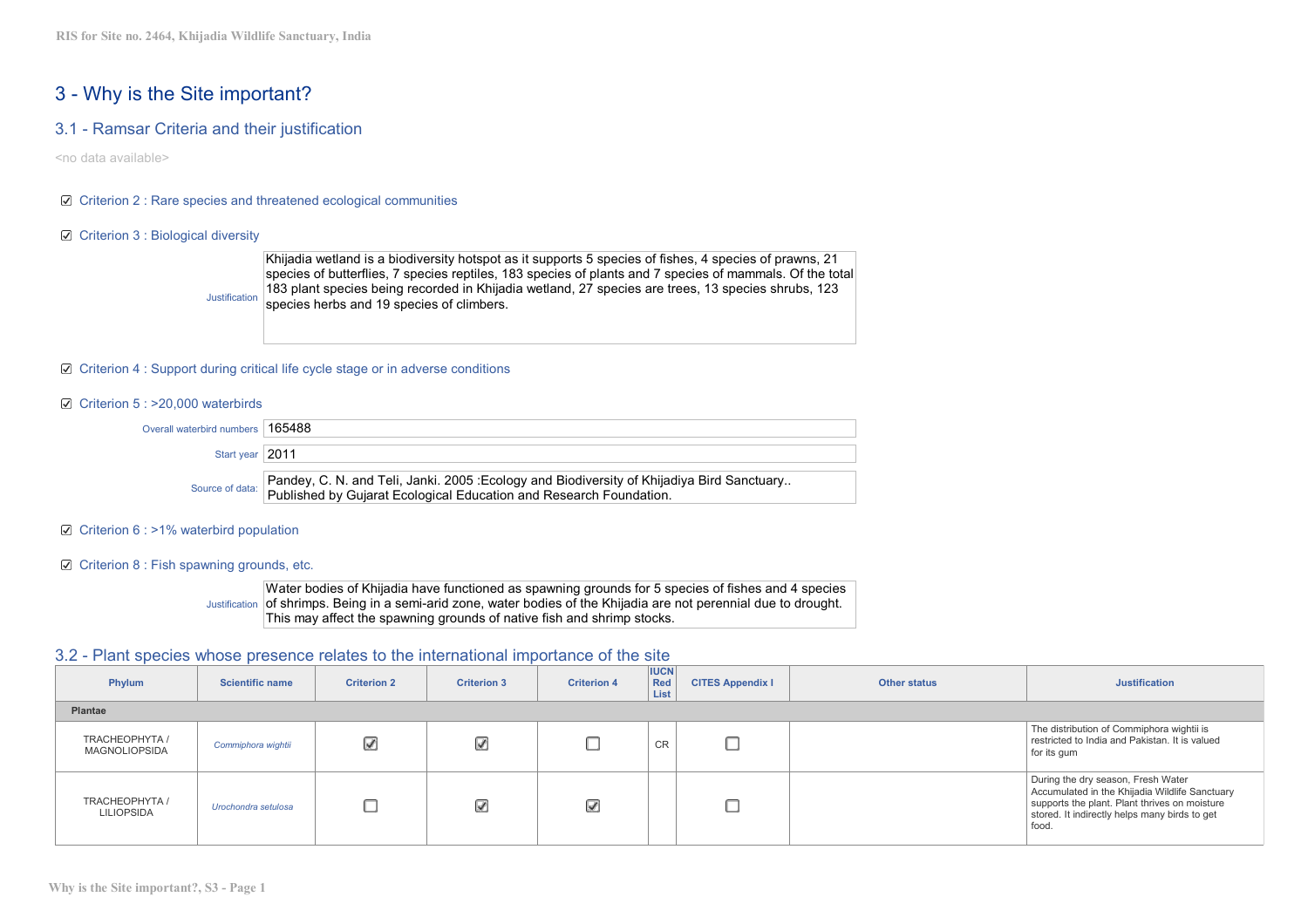# 3.3 - Animal species whose presence relates to the international importance of the site

| <b>Phylum</b>                                  | <b>Scientific name</b>            | <b>Species</b><br>qualifies<br>under<br>criterion | <b>Species</b><br>contributes<br>under<br>criterion<br>2   4   6   9   3   5   7   8 | Pop.<br><b>Size</b> | Period of pop.<br>Est. | %<br>occurrence<br>1) | <b>IUCN</b><br>Red<br>List | <b>CITES</b><br><b>Appendix</b> | <b>CMS</b><br><b>Appendix</b> | <b>Other Status</b>                                                                                     | <b>Justification</b>                                                                                    |
|------------------------------------------------|-----------------------------------|---------------------------------------------------|--------------------------------------------------------------------------------------|---------------------|------------------------|-----------------------|----------------------------|---------------------------------|-------------------------------|---------------------------------------------------------------------------------------------------------|---------------------------------------------------------------------------------------------------------|
| <b>Others</b>                                  |                                   |                                                   |                                                                                      |                     |                        |                       |                            |                                 |                               |                                                                                                         |                                                                                                         |
| CHORDATA /<br><b>MAMMALIA</b>                  | <b>Boselaphus</b><br>tragocamelus |                                                   | 00000000                                                                             |                     |                        |                       | LC                         | □                               | П                             | Schedule 3 as per Wildlife Protection Act, 1972                                                         | Schedule 3 as per Wildlife Protection Act, 1972 and seen in<br>large population.                        |
| CHORDATA /<br>MAMMALIA                         | Canis aureus                      |                                                   | 00000000                                                                             |                     |                        |                       | LC                         | C                               | □                             | Schedule 2 part 2 as per Wildlife Protection Act, 1972                                                  | Schedule 2 part 2 as per Wildlife Protection Act, 1972                                                  |
| CHORDATA /<br>MAMMALIA                         | Canis Iupus                       |                                                   | <b>ØOOOØOOO</b>                                                                      |                     |                        |                       | LC                         | ☑                               | □                             | Schedule 1 part 1 as per Wildlife Protection Act, 1972                                                  | Schedule 1 part 1 as per Wildlife Protection Act, 1972                                                  |
| CHORDATA /<br><b>MAMMALIA</b>                  | Funambulus<br>palmarum            |                                                   | 00000000                                                                             |                     |                        |                       | LC                         | Е                               | П                             | Schedule 4 as per Wildlife Protection Act, 1972                                                         | Schedule 4 as per Wildlife Protection Act, 1972                                                         |
| Fish, Mollusc and Crustacea                    |                                   |                                                   |                                                                                      |                     |                        |                       |                            |                                 |                               |                                                                                                         |                                                                                                         |
| CHORDATA /<br><b>ACTINOPTERYGII</b> dussumieri | <b>Boleophthalmus</b>             |                                                   | 00000000                                                                             |                     |                        |                       | LC                         | □                               | ∟                             | It is not protected under the Wildlife Protection Act, 1972 but<br>Internationally it is least concern. | It is not protected under the Wildlife Protection Act, 1972 but<br>Internationally it is least concern. |
| CHORDATA /<br><b>ACTINOPTERYGII</b> parmatus   | Paramugil                         |                                                   | 00000000                                                                             |                     |                        |                       | LC                         | $\Box$                          | $\Box$                        | It is not protected under the Wildlife Protection Act, 1972 but<br>Internationally it is least concern. | It is not protected under the Wildlife Protection Act, 1972 but<br>Internationally it is least concern. |
| <b>Birds</b>                                   |                                   |                                                   |                                                                                      |                     |                        |                       |                            |                                 |                               |                                                                                                         |                                                                                                         |
| CHORDATA /<br><b>AVES</b>                      | Anas<br>poecilorhyncha            |                                                   | 00000000                                                                             |                     |                        |                       | LC                         | c                               | O                             | Schedule 4 as per Wildlife Protection Act, 1972                                                         | Schedule 4 as per Wildlife Protection Act, 1972                                                         |
| CHORDATA /<br><b>AVES</b>                      | Anhinga<br>melanogaster           |                                                   | <b>ØOOOØ000</b>                                                                      |                     |                        |                       | <b>NT</b>                  | □                               | О                             | Schedule 4 as per Wildlife Protection Act, 1972                                                         | Schedule 4 as per Wildlife Protection Act, 1972                                                         |
| CHORDATA /<br>AVES                             | Anser anser                       |                                                   | 00000000                                                                             | 577                 | 2021                   | 2.3                   | LC                         | □                               | П                             |                                                                                                         |                                                                                                         |
| CHORDATA /<br>AVES                             | Anthropoides virgo                |                                                   | 00000000                                                                             |                     |                        |                       | LC                         | C                               | □                             | Schedule 4 as per Wildlife Protection Act, 1972                                                         | Schedule 4 as per Wildlife Protection Act, 1972                                                         |
| CHORDATA /<br>AVES                             | Aythya ferina                     |                                                   | <b>ØOOOØ000</b>                                                                      |                     |                        |                       | VU                         | С                               | □                             | Schedule 4 as per Wildlife Protection Act, 1972                                                         | Schedule 4 as per Wildlife Protection Act, 1972                                                         |
| CHORDATA /<br><b>AVES</b>                      | Aythya nyroca                     |                                                   | <b>MOOOMOOO</b>                                                                      |                     |                        |                       | <b>NT</b>                  | Е                               | ☑                             | Schedule 4 as per Wildlife Protection Act, 1972                                                         | Schedule 4 as per Wildlife Protection Act, 1972                                                         |
| CHORDATA /<br><b>AVES</b>                      | Calidris<br>tenuirostris          |                                                   | <b>ØOOOØ000</b>                                                                      |                     |                        |                       | EN                         | ☑                               | ☑                             | Schedule 4 as per Wildlife Protection Act, 1972                                                         | Schedule 4 as per Wildlife Protection Act, 1972                                                         |
| CHORDATA /<br><b>AVES</b>                      | Circus macrourus                  |                                                   | <b>ØOOOØ000</b>                                                                      |                     |                        |                       | <b>NT</b>                  | C                               | □                             | Schedule 1 as per Wildlife Protection Act, 1972                                                         | Schedule 1 as per Wildlife Protection Act, 1972                                                         |
| CHORDATA /<br><b>AVES</b>                      | Dendrocygna<br>javanica           |                                                   | 00000000                                                                             |                     |                        |                       | LC                         | С                               | $\Box$                        | Schedule 4 as per Wildlife Protection Act, 1972                                                         | Schedule 4 as per Wildlife Protection Act, 1972                                                         |
| CHORDATA /<br><b>AVES</b>                      | Ephippiorhynchus<br>asiaticus     |                                                   | 00000000                                                                             |                     |                        |                       | <b>NT</b>                  | □                               | П                             | Schedule 4 as per Wildlife Protection Act, 1972                                                         | Schedule 4 as per Wildlife Protection Act, 1972                                                         |
| CHORDATA /<br><b>AVES</b>                      | Fulica atra                       |                                                   | 00000000                                                                             |                     |                        |                       | LC                         | С                               | □                             | Schedule 4 as per Wildlife Protection Act, 1972                                                         | Schedule 4 as per Wildlife Protection Act, 1972                                                         |
| CHORDATA /<br>AVES                             | Gallinula<br>chloropus            |                                                   | 00000000                                                                             |                     |                        |                       | LC                         | □                               | с                             | Schedule 4 as per Wildlife Protection Act, 1972                                                         | Schedule 4 as per Wildlife Protection Act, 1972                                                         |
| CHORDATA<br><b>AVES</b>                        | Grus grus                         |                                                   | $\Box$                                                                               |                     |                        | 23                    | LC                         | С                               | □                             |                                                                                                         |                                                                                                         |
| CHORDATA /<br>AVES                             | <b>Haliaeetus</b><br>leucoryphus  |                                                   | <b>ØOOOØOOO</b>                                                                      |                     |                        |                       | EN                         | С                               | ☑                             | Schedule 1 as per Wildlife Protection Act, 1972                                                         | Schedule 1 as per Wildlife Protection Act, 1972                                                         |
| CHORDATA /<br><b>AVES</b>                      | <b>Himantopus</b><br>himantopus   |                                                   | 00000000                                                                             |                     |                        |                       | LC                         | С                               | □                             | Schedule 4 as per Wildlife Protection Act, 1972                                                         | Schedule 4 as per Wildlife Protection Act, 1972                                                         |
| CHORDATA /<br>AVES                             | Hydrophasianus<br>chirurgus       |                                                   | 00000000                                                                             |                     |                        |                       | LC                         | Г                               | П                             | Schedule 4 as per Wildlife Protection Act, 1972                                                         | Schedule 4 as per Wildlife Protection Act, 1972                                                         |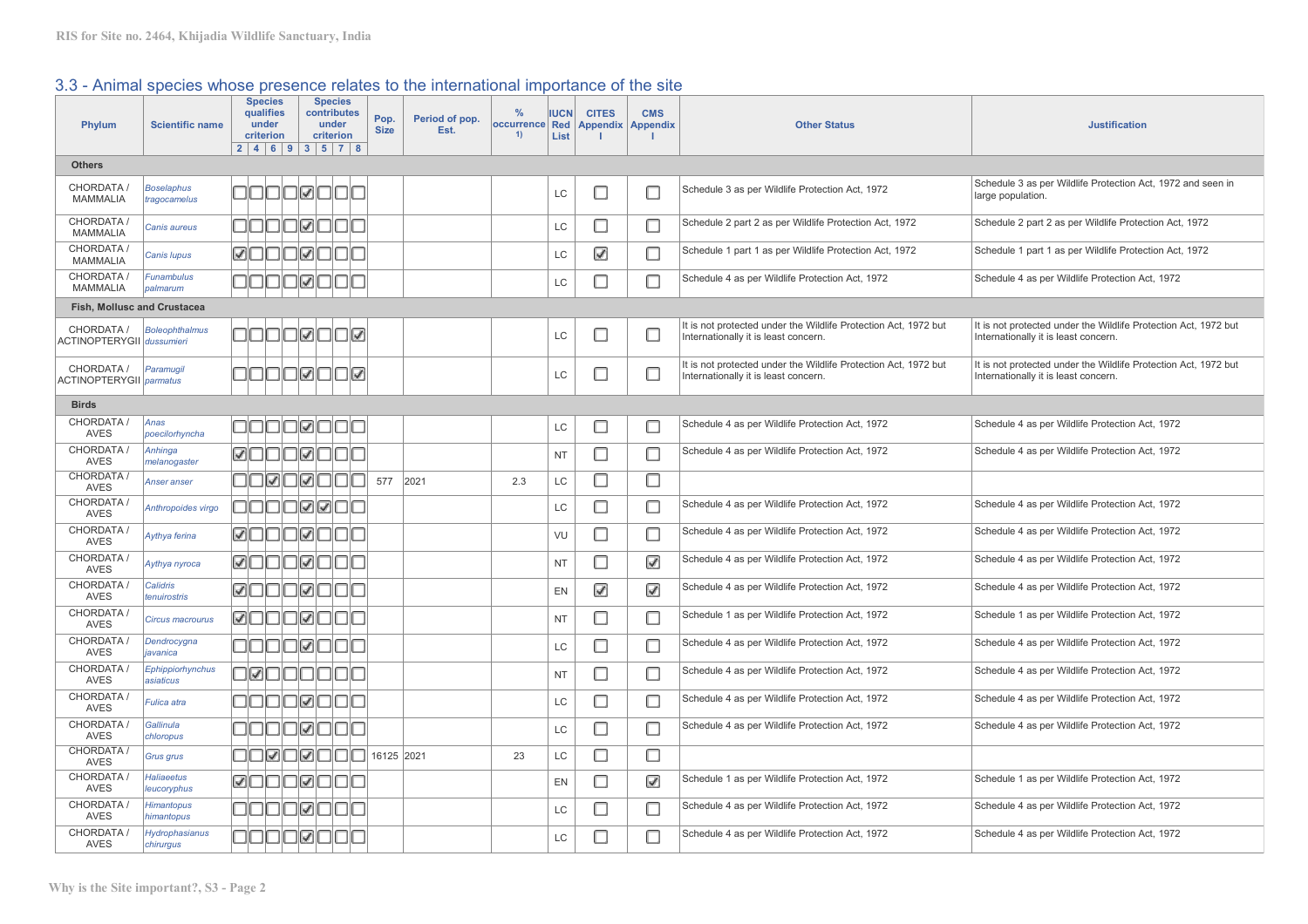| Phylum             | <b>Scientific name</b>               | <b>Species</b><br>qualifies<br>under<br>criterion | <b>Species</b><br>contributes<br>under<br>criterion<br>2   4   6   9   3   5   7   8 | Pop.<br><b>Size</b> | Period of pop.<br>Est. | $\frac{9}{6}$<br>occurrence<br>1) | <b>IUCN</b><br>List | <b>CITES</b><br>Red   Appendix   Appendix | <b>CMS</b> | <b>Other Status</b>                             | <b>Justification</b>                            |
|--------------------|--------------------------------------|---------------------------------------------------|--------------------------------------------------------------------------------------|---------------------|------------------------|-----------------------------------|---------------------|-------------------------------------------|------------|-------------------------------------------------|-------------------------------------------------|
| CHORDATA /<br>AVES | Mycteria<br>leucocephala             | ☑☑□□☑□                                            | INE                                                                                  |                     |                        |                                   | <b>NT</b>           |                                           |            | Schedule 4 as per Wildlife Protection Act, 1972 | Schedule 4 as per Wildlife Protection Act, 1972 |
| CHORDATA /<br>AVES | Pelecanus crispus                    | ☑□☑□☑□                                            |                                                                                      | 78                  | 2021                   | 1.04                              | <b>NT</b>           | ☑                                         | ☑          | Schedule 4 as per Wildlife Protection Act, 1972 | Schedule 4 as per Wildlife Protection Act, 1972 |
| CHORDATA /<br>AVES | Phoeniconaias<br>minor               | OOOOØO                                            |                                                                                      | 3876                | 2021                   |                                   | <b>NT</b>           |                                           |            | Schedule 4 as per Wildlife Protection Act, 1972 | Schedule 4 as per Wildlife Protection Act, 1972 |
| CHORDATA /<br>AVES | Phoenicopterus<br>roseus             |                                                   | □☑□                                                                                  | 836                 | 2021                   |                                   | <b>LC</b>           |                                           |            | Schedule 4 as per Wildlife Protection Act, 1972 | Schedule 4 as per Wildlife Protection Act, 1972 |
| CHORDATA /<br>AVES | Podiceps cristatus                   |                                                   | IVID                                                                                 |                     |                        |                                   | <b>LC</b>           |                                           |            | Schedule 4 as per Wildlife Protection Act, 1972 | Schedule 4 as per Wildlife Protection Act, 1972 |
| CHORDATA /<br>AVES | Rynchops<br>albicollis               | MOOOMO                                            |                                                                                      |                     |                        |                                   | EN                  |                                           |            | Schedule 4 as per Wildlife Protection Act, 1972 | Schedule 4 as per Wildlife Protection Act, 1972 |
| CHORDATA /<br>AVES | <b>Sarkidiornis</b><br>melanotos     | 000000                                            |                                                                                      |                     |                        |                                   | <b>LC</b>           |                                           |            | Schedule 4 as per Wildlife Protection Act, 1972 | Schedule 4 as per Wildlife Protection Act, 1972 |
| CHORDATA /<br>AVES | Tachybaptus<br>ruficollis            |                                                   | IVIL                                                                                 |                     |                        |                                   | <b>LC</b>           |                                           |            | Schedule 4 as per Wildlife Protection Act, 1972 | Schedule 4 as per Wildlife Protection Act, 1972 |
| CHORDATA /<br>AVES | <b>Threskiomis</b><br>melanocephalus | ☑☑□□                                              | □☑□                                                                                  |                     |                        |                                   | <b>NT</b>           |                                           |            | Schedule 4 as per Wildlife Protection Act, 1972 | Schedule 4 as per Wildlife Protection Act, 1972 |

*1) Percentage of the total biogeographic population at the site*

The main attraction of Khijadia Wildlife Sanctuary is its rich avifaunal diversity as about 312 species of birds have been recorded here. It  $\; \; | \;$ provides a habitat to endangered and vulnerable species such as Aythya ferina, Calidris tenuirostris, Rynchops albicollis and other species offauna which contribute towards maintaining the biological diversity of the site.

3.4 - Ecological communities whose presence relates to the international importance of the site

<no data available>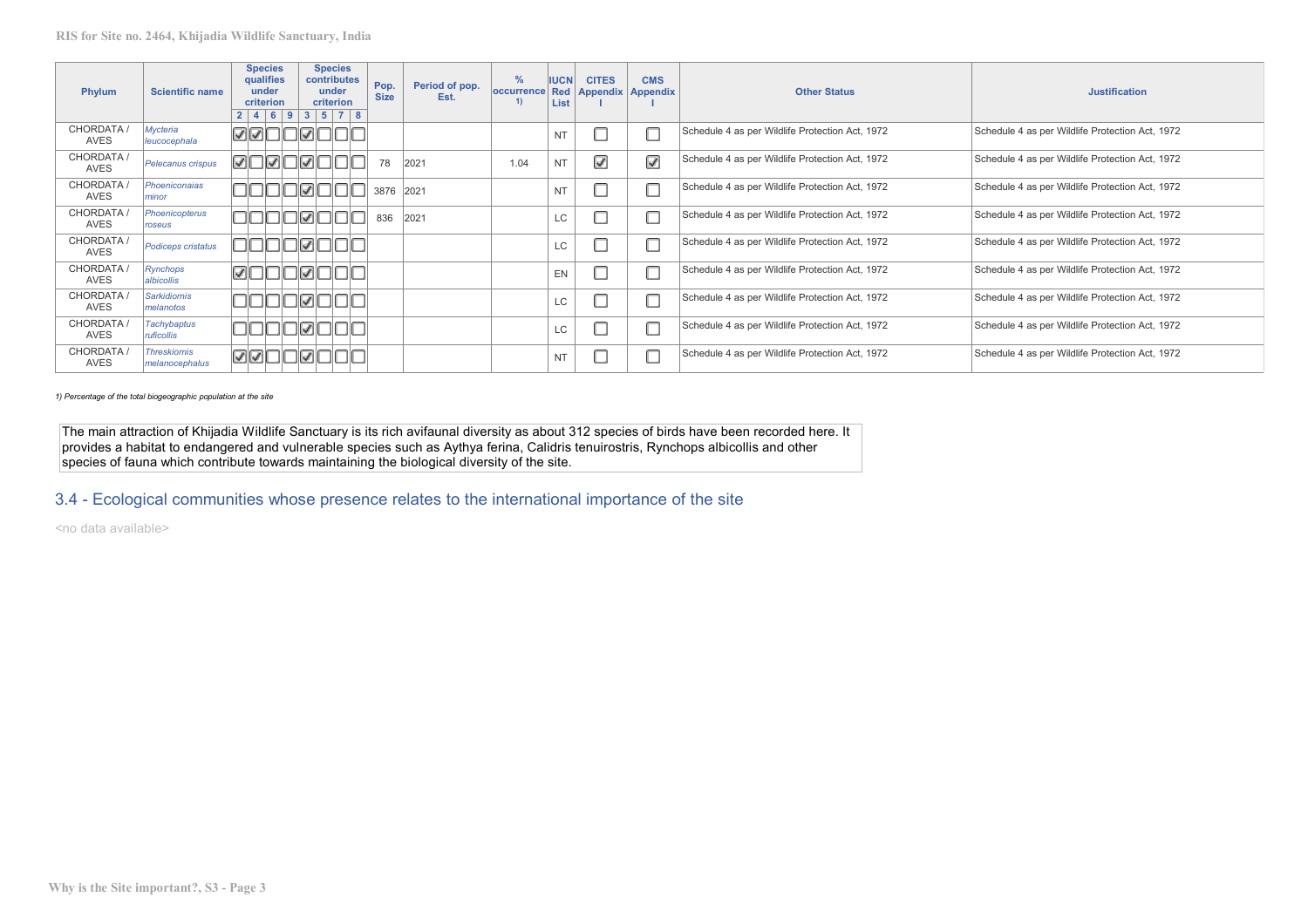# 4 - What is the Site like? (Ecological character description)

# 4.1 - Ecological character

Khijadiya wetland is a shallow, freshwater wetland with extensive marshes, adjacent to a large area of saltpans and salt marsh on the south shore of the Gulf of Kutch. Khijadia and its surrounding environment represent a mosaic of ecosystems largely comprising freshwater wetlands, brackish water impoundments, mangroves, salt pans, intertidal mudflats, and creeks. The wetland is surrounded by agricultural lands and large wasteland with prosopis dominant vegetations. The area is relatively dry, having a tropical monsoon climate, and rainfall is mainly concentrated to the months July and August. The mean maximum temperature is 40°C, and the minimum is 7°C. The average depth for the Khijadia wetland is assumed to be 1ft or, at the most, half a metre (30cm or 50cm). Storage capacity is 2.55 Mcum to 4.59Mcum, the wetland cannot hold more than this capacity and rest of the water overflows (Rao et al., 2017).

Owing to its strategic location, in the vicinity of the Gulf of Kachchh and on the Central-Asian migratory flyway, this sanctuary attracts a number of migratory water birds. Apart for avifaunal diversity, the sanctuary also acts as a hermitage for other associated organisms which interact with one another and abiotic environmental factors. These organisms include fishes, amphibians, reptiles, mammals and other microscopic and macroscopic organisms that play a significant role in bio-geocycling process.

The water bodies ofthe Khijadia wetland filled-up during south-west monsoon. The entire area gets submerged in water. After the monsoon is over, water gradually declines over the next couple of months. When the winter arrives, the level of water is atoptimum level for water birds. Birds in large flocks and numbers visiting the Khijadia during winter. The wetlands become a mosaic of water and tall grasses, which forms perfect hiding and nesting grounds for some birds. The wetland harbours life from insects to mammals. As the months pass by, the water dries up and the area which once was full of birds now bursts into green with vegetation and it is time for the terrestrial birds to visit it. During the summer months, almost the entire area dries up and forms very important habitat for birds such as larks and pipits, until the next monsoon. In short, all through the year, the place teems with life, irrespective of the season.

Small waders, such as Little Stint, foraged on the dry banks, wet mud and water that was less than 1.27 cm deep. Medium-sized waders such as Black-winged Stilt, Greenshank and Bar-tailed Godwit required water depths up to 5 cm for feeding, while the relatively big egrets and herons fed in water as deep as 6 to 10 cm. Large birds such as Painted Stork, Lesser Flamingo and Greater Flamingo fed in water

21to 45 cm deep. Dabbling ducks fed in water from 18 to 30 cm deep.<br>Significant changes in temperature, rainfall and evaporation patterns are likely to cause phonological changes in aquatic and terrestrial beings in the wetland including fishes, insects, algal growth and vegetation patterns, thus, disturbing the food web of bird population visiting the wetland. An analysis by Rao et al. (2017) of the historical dataset for temperature from 1979–2016 in the Khijadia shows that there has been a significant change in temperature in the region around Khijadiya, especially in the months of March and November at a rate of around 1.6°C per 38 years (approximately 0.4°C per decade) and air temperature in the region around Khijadiya a sharp increase in temperature within the range of 0.9°C and 1.2°C is projected in the months of March and December. A 20-years data on spatial rainfall distribution in the region around Khijadiya wetland inferred that a sharp fall in the rainfall level, in the range of 0.2mm and 0.6mm per day, is projected in the following month of September. Prevailing global warming may be the reason for the long term changes recorded.

# 4.2 - What wetland type(s) are in the site?

# Inland wetlands

| <b>Wetland types (code and</b><br>name)                                                                              | Local name | Ranking of extent (1: greatest - 4: least) | Area (ha)<br>of wetland type | <b>Justification of Criterion 1</b> |
|----------------------------------------------------------------------------------------------------------------------|------------|--------------------------------------------|------------------------------|-------------------------------------|
| Fresh water > Flowing<br>water >> N: Seasonal/<br>intermittent/<br>irregular rivers/<br>streams/<br>creeks           | Nadi       |                                            | 135                          |                                     |
| Fresh water > Lakes and<br>pools >> Ts: Seasonal/<br>intermittent freshwater<br>marshes/<br>pools on inorganic soils | Talav      |                                            | 470                          |                                     |

# 4.3 - Biological components

### 4.3.1 - Plant species

Invasive alien plant species

| <b>Phylum</b>                     | <b>Scientific name</b>    | <i>Impacts</i>         |
|-----------------------------------|---------------------------|------------------------|
| <b>TRACHEOPHYTA/MAGNOLIOPSIDA</b> | Parthenium hysterophorus  | Actual (minor impacts) |
| TRACHEOPHYTA/MAGNOLIOPSIDA        | Prosopis <i>iuliflora</i> | Actual (minor impacts) |

# 4.3.2 - Animal species

Other noteworthy animal species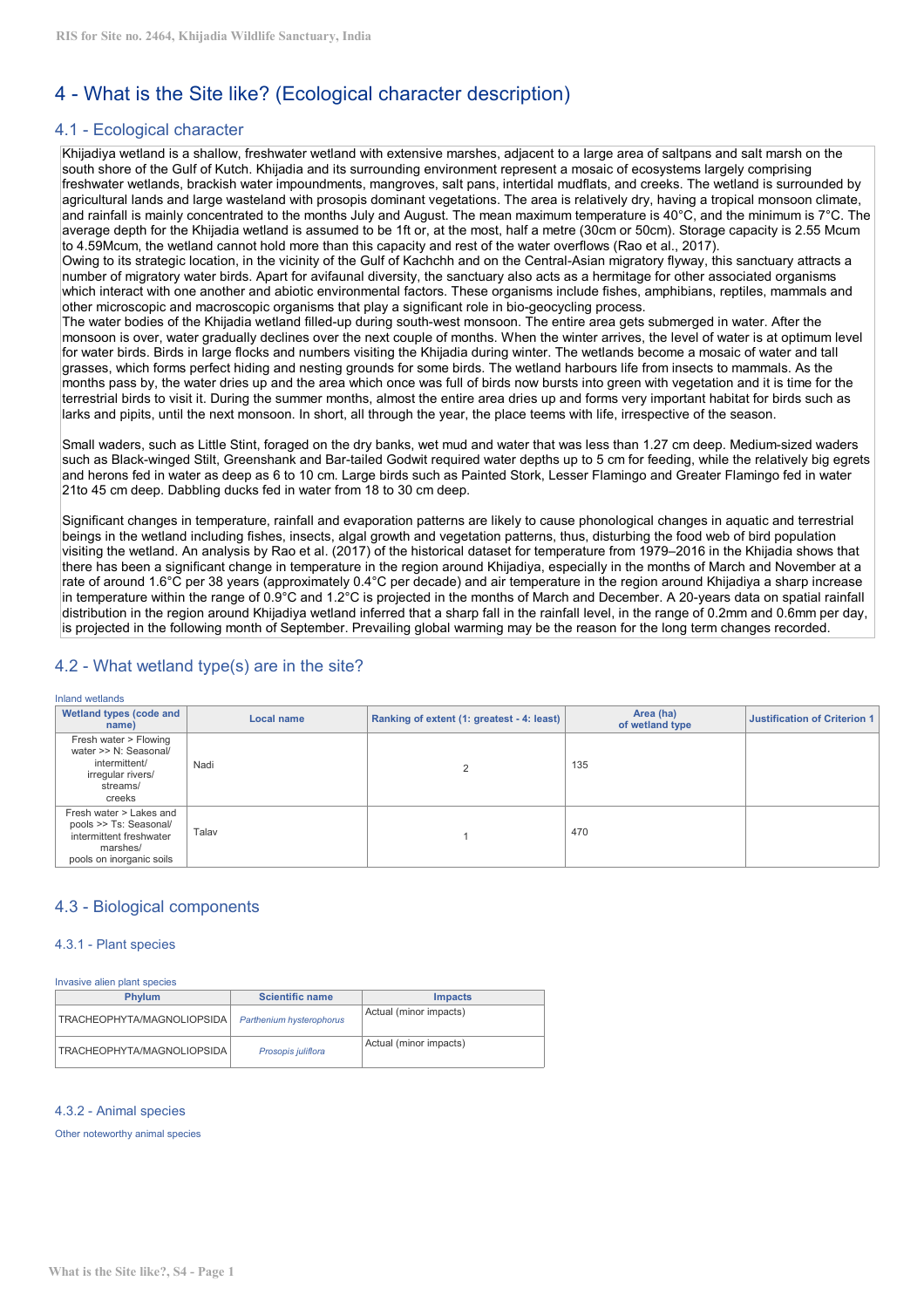**RIS for Site no. 2464, Khijadia Wildlife Sanctuary, India**

| Phylum            | <b>Scientific name</b> | Pop. size | Period of pop. est. | % occurrence | <b>Position in range</b><br>/endemism/other                                                                                                                                           |
|-------------------|------------------------|-----------|---------------------|--------------|---------------------------------------------------------------------------------------------------------------------------------------------------------------------------------------|
| CHORDATA/REPTILIA | Eryx johnii            |           |                     |              | It is protected under the<br>Wildlife Protection Act.<br>1972 in Schedule 4. It is<br>one of the most poached<br>animal in the region.                                                |
| CHORDATA/REPTILIA | Naja naja              |           |                     |              | It is protected under the<br>Wildlife Protection Act,<br>1972 in Schedule 2 part 2.                                                                                                   |
| CHORDATA/REPTILIA | Varanus bengalensis    |           |                     |              | It is protected under the<br>Wildlife Protection Act,<br>1972 in Schedule 1 part 1.<br>Illegal trading and poaching<br>are the major threats being<br>faced by the Indian<br>Monitor. |

# 4.4 - Physical components

## 4.4.1 - Climate

| <b>Climatic region</b> | <b>Subregion</b>                                 |
|------------------------|--------------------------------------------------|
| B: Dry climate         | BWh: Subtropical desert<br>(Low-latitude desert) |

The climate of the Khijadia Sanctuary is coastal tropical monsoon and classified as arid to semiarid type with four seasons. A maximum temperature of up to 44 °C is observed during the months of April and May, due to which the evaporation increases and water sources dries up rapidly, while in winter the temperature drops to 7 °C. The monsoon generally sets in the beginning of July and continues till the end of September, while the rest of the periods are almost dry.

#### 4.4.2 - Geomorphic setting

| a) Minimum elevation above sea level (in<br>0<br>metres) |
|----------------------------------------------------------|
| a) Maximum elevation above sea level (in<br>metres)      |
| Fntire river hasin $\square$                             |
| Upper part of river basin $\Box$                         |
| Middle part of river basin $\square$                     |
| Lower part of river basin $\Box$                         |
| More than one river basin $\square$                      |
| Not in river basin $\square$                             |
| Coastal                                                  |

Please name the river basin or basins. If the site lies in a sub-basin, please also name the larger river basin. For a coastal/marine site, please name the sea or ocean.

The site is located at the watershed of Rivers Ruparel and Kalinidi and the bird sanctuary is an outcome of two man made structures (bunds) which have been constructed to arrest fresh water from draining into the Arabian sea.

## 4.4.3 - Soil

| ١<br>٠ |  |  |
|--------|--|--|

Organic <sup>2</sup>

No available information  $\square$ 

Are soil types subject to change as a result of changing hydrological. **Conditions (e.g., increased salinity or acidification)?** Yes U No

Please provide further information on the soil (optional)

Geological formation of this area is alluvial plains of Quaternary era. Soil types are salty clay, with organic matter. Sub soil is highly saline due to proximity of Gulf of Kutch and creeks.

#### 4.4.4 - Water regime

| Water permanence          |           |
|---------------------------|-----------|
| Presence?                 |           |
| Usually seasonal,         |           |
| ephemeral or intermittent | No change |
| water present             |           |

Source of water that maintains character of the site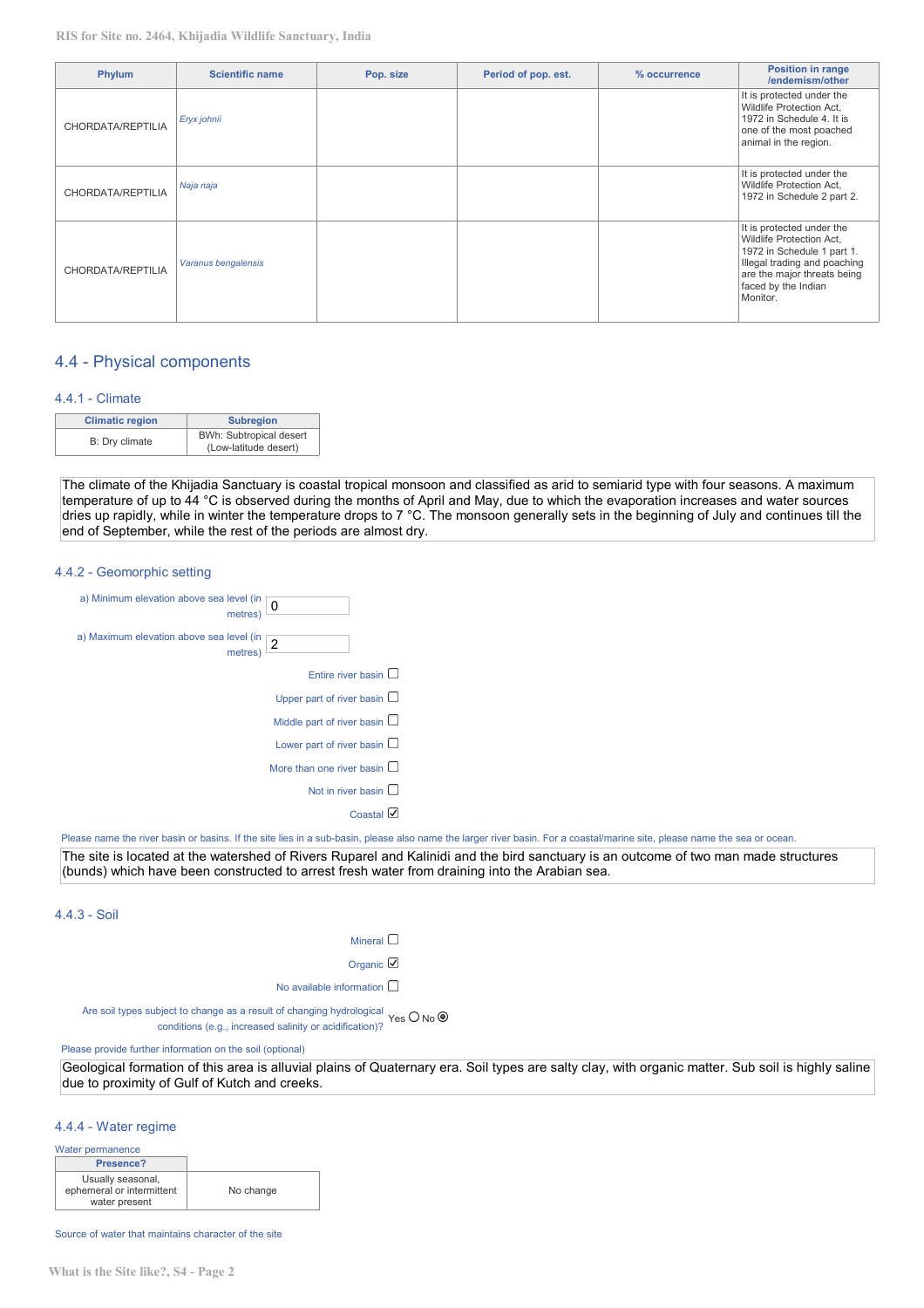| Presence?                          | <b>Predominant water</b><br>source |           |
|------------------------------------|------------------------------------|-----------|
| Water inputs from<br>precipitation |                                    | No change |

Water destination

| Presence? |           |
|-----------|-----------|
| Marine    | No change |
|           |           |

#### Stability of water regime

| Presence?                   |           |
|-----------------------------|-----------|
| Water levels largely stable | No change |

#### Please add any comments on the water regime and its determinants (if relevant). Use this box to explain sites with complex hydrology:

Sometimes during summer months the wetland dries up. However, with good rainfall the water levels are maintained until the following season. The wetland area under submergence varies depending upon the rainfall. The total area in and around the sanctuary under submergence may go beyond 5.50 sq. kms. during the years of ample rainfall. However, the average area under submergence during normal rainfall years in winter is approximately 1 sq. km.

#### 4.4.5 - Sediment regime

| Significant erosion of sediments occurs on the site $\square$                  |
|--------------------------------------------------------------------------------|
| Significant accretion or deposition of sediments occurs on the site $\Box$     |
| Significant transportation of sediments occurs on or through the site $\Box$   |
| Sediment regime is highly variable, either seasonally or inter-annually $\Box$ |
| Sediment regime unknown                                                        |

### Please provide further information on sediment (optional):

Sediment regime of freshwater bodies ofthe Khijadiya is not yet studied. Khijadia littoral zone consists mainly of sedimentary mudflats with scattered sandy/rocky shore habitats.

| (ECD) Water turbidity and colour   1.75 NTU to 375 NTU |                                                            |
|--------------------------------------------------------|------------------------------------------------------------|
|                                                        |                                                            |
|                                                        | $\sqrt{\text{(ECD)}}$ Water temperature 22.80°C to 36.90°C |

### 4.4.6 - Water pH

| Acid (pH<5.5) $\square$            |  |
|------------------------------------|--|
| Circumneutral (pH: 5.5-7.4) $\Box$ |  |
| Alkaline (pH>7.4)                  |  |
| Unknown $\square$                  |  |

Please provide further information on pH (optional):

pH varies between 7.04 to 9.55

# 4.4.7 - Water salinity

Fresh (< $0.5$  g/l)

Mixohaline (brackish)/Mixosaline (0.5-30 g/l)  $\Box$ 

Euhaline/Eusaline (30-40 g/l)

Hyperhaline/Hypersaline (>40 g/l)

Unknown  $\square$ 

Please provide further information on salinity (optional):

Khijadiya wetland in Jamnagar district has a unique geographical peculiarity, as a combination of a sweet water lake and coastal saline water marshland. The salinity content of Khijadiya's water samples ranged from 230 ppm to 42390 ppm in summer season, from 900 ppm to 11000 ppm in monsoon season and from 1980 ppm to 14000 ppm in winter season. (GEER Foundation, 2020) (ppt=part per thousand)

(ECD) Dissolved gases in water

Dissolved Oxygen: 3.00 mg/l to 7.78 mg/l

# 4.4.8 - Dissolved or suspended nutrients in water

| Eutrophic $\square$    |
|------------------------|
| Mesotrophic LA         |
| Oligotrophic $\square$ |
| Dystrophic $\square$   |
| Unknown                |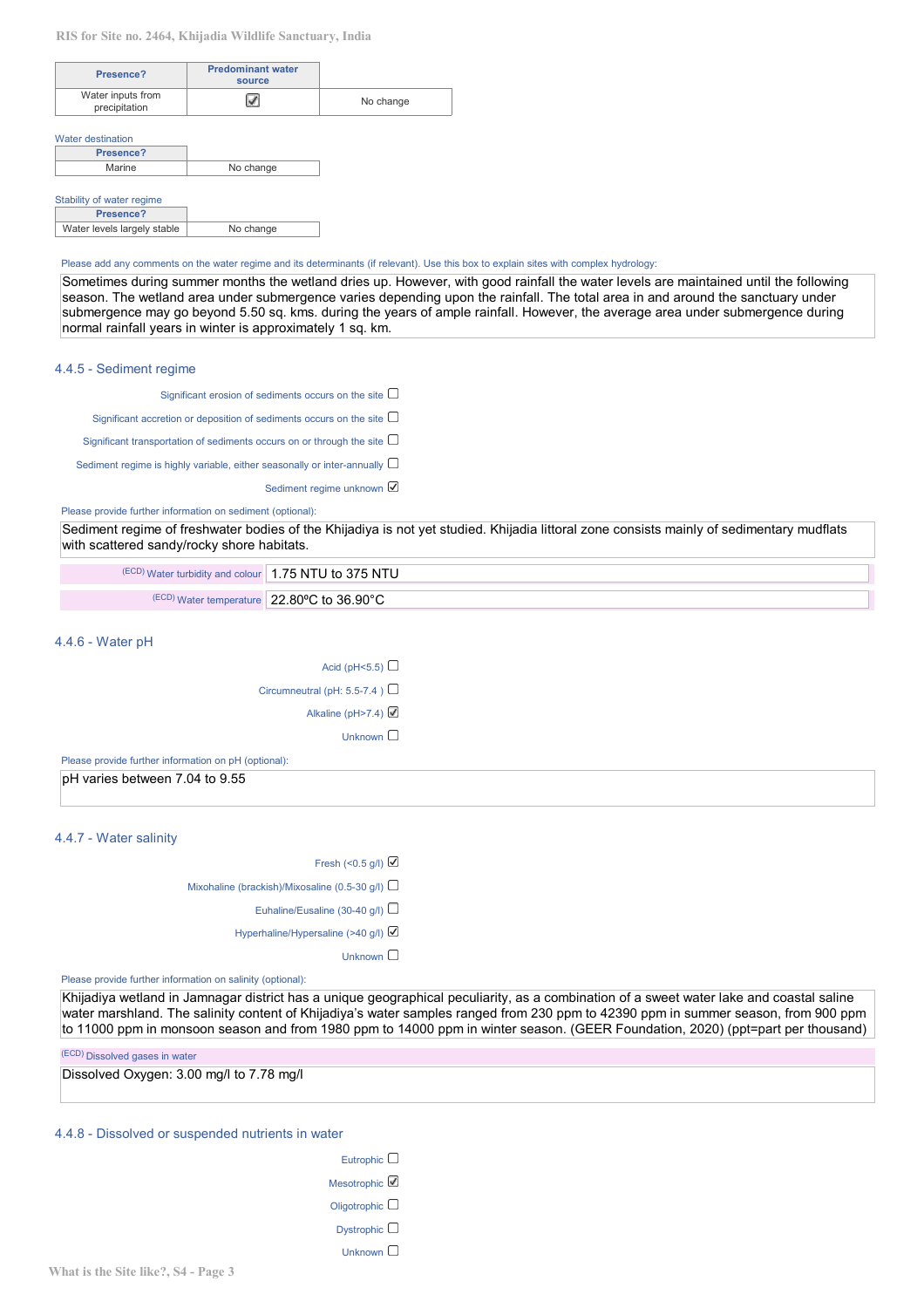#### Please provide further information on dissolved or suspended nutrients (optional):

| Total Dissolved solids of Khijadia's water ranged from 2100 ppm to 70970 ppm |  |
|------------------------------------------------------------------------------|--|
| $\sqrt{\text{(ECD)}}$ Water conductivity 4.40 mS to 205.50 mS                |  |

## 4.4.9 - Features of the surrounding area which may affect the Site

Please describe whether, and if so how, the landscape and ecological

characteristics in the area surrounding the Ramsar Site differ from the i) broadly similar  $\cup$  ii) significantly different  $\bullet$ 

site itself:

Surrounding area has greater urbanisation or development  $\square$ 

Surrounding area has higher human population density  $\square$ 

Surrounding area has more intensive agricultural use  $\boxtimes$ 

Surrounding area has significantly different land cover or habitat types  $\Box$ 

Please describe other ways in which the surrounding area is different:

The surrounding agricultural land is principally used by villagers for cultivation of cotton, jowar, millet, cereals etc. Generally the surrounding area has no impact on the water bodies of Khijadia and their ecology.

The coastal area surrounding Khijadia is marshy and tidal influenced saline habitat which is significantly different from that of Khijadia's habitats.

## 4.5 - Ecosystem services

## 4.5.1 - Ecosystem services/benefits

#### Provisioning Services

| <b>Ecosystem service</b>  | <b>Examples</b>                    | Importance/Extent/Significance |
|---------------------------|------------------------------------|--------------------------------|
| Fresh water               | Water for irrigated<br>agriculture | Medium                         |
| Wetland non-food products | Livestock fodder                   | Low                            |

#### Regulating Services

| <b>Ecosystem service</b>                                        | <b>Examples</b>                          | Importance/Extent/Significance |
|-----------------------------------------------------------------|------------------------------------------|--------------------------------|
| Maintenance of hydrological Groundwater recharge and<br>reaimes | discharge                                | High                           |
| Erosion protection                                              | Soil, sediment and nutrient<br>retention | Hiah                           |

#### Cultural Services

|                        | <b>Ecosystem service</b><br><b>Examples</b>                                                                                     |                                                | Importance/Extent/Significance |  |
|------------------------|---------------------------------------------------------------------------------------------------------------------------------|------------------------------------------------|--------------------------------|--|
| Recreation and tourism |                                                                                                                                 | Nature observation and<br>nature-based tourism | High                           |  |
|                        | Important knowledge<br>systems, importance for<br>Scientific and educational<br>research (scientific<br>reference area or site) |                                                | High                           |  |

Supporting Services

| <b>Ecosystem service</b><br><b>Examples</b>                                                                                                                                               |                                 | Importance/Extent/Significance |  |
|-------------------------------------------------------------------------------------------------------------------------------------------------------------------------------------------|---------------------------------|--------------------------------|--|
| Supports a variety of all life<br>forms including plants,<br>animals and<br>microorganizms, the genes<br>Biodiversity<br>they contain, and the<br>ecosystems of which they<br>form a part |                                 | Medium                         |  |
| Nutrient cycling                                                                                                                                                                          | Carbon<br>storage/sequestration | Medium                         |  |
| Pollination                                                                                                                                                                               | Support for pollinators         | High                           |  |

Within the site: 1000

Outside the site: 25000

Have studies or assessments been made of the economic valuation of  $\cdot$ ecosystem services provided by this Ramsar Site?<br>
Yes U No U Unknown O

## 4.5.2 - Social and cultural values

i) the site provides a model of wetland wise use, demonstrating the application of traditional knowledge and methods of management and  $\square$ use that maintain the ecological character of the wetland

ii) the site has exceptional cultural traditions or records of former  $\Box$ civilizations that have influenced the ecological character of the wetland

iii) the ecological character of the wetland depends on its interaction with  $\Box$ local communities or indigenous peoples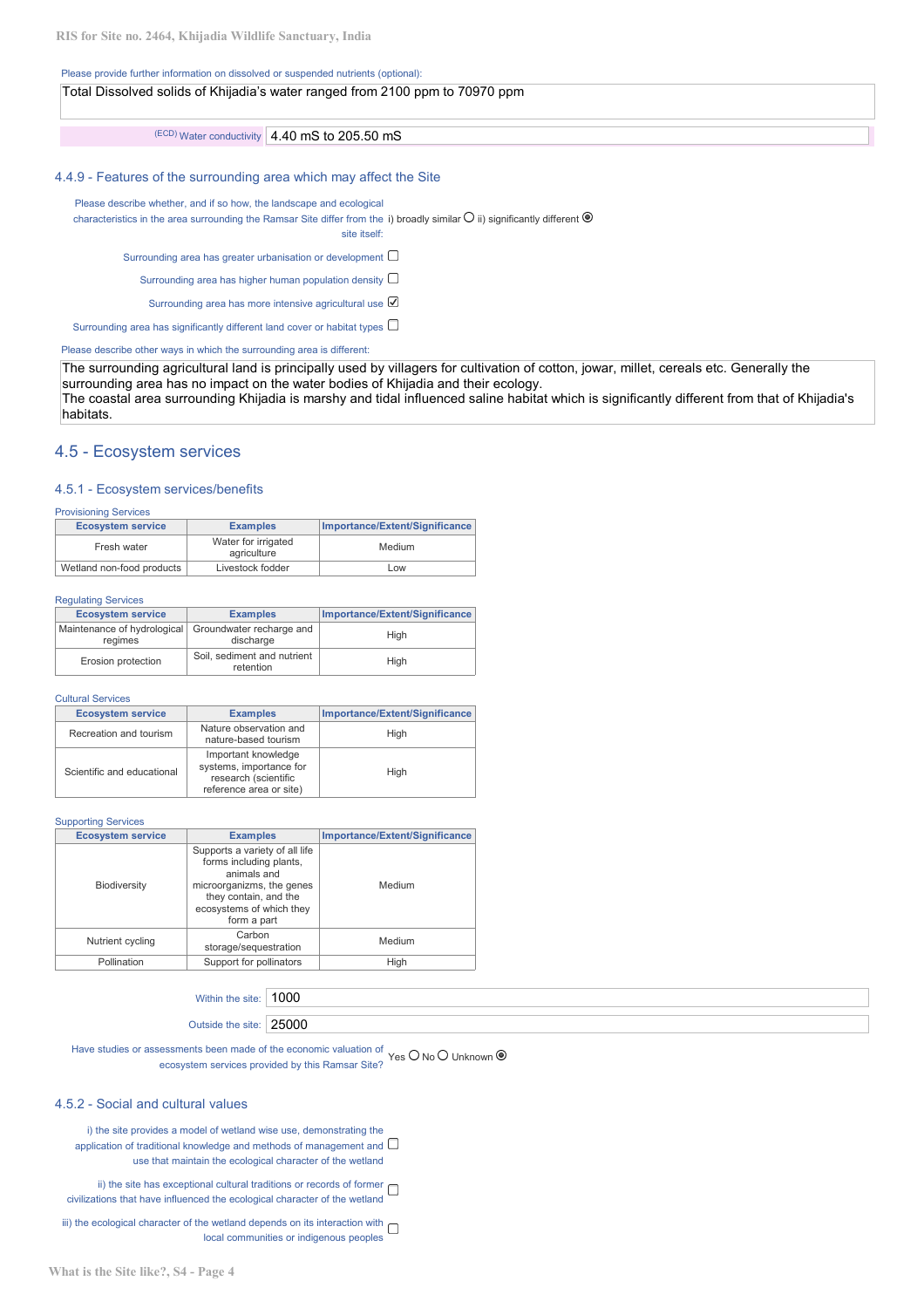iv) relevant non-material values such as sacred sites are present and their existence is strongly linked with the maintenance of the ecological  $\Box$ character of the wetland

<no data available>

# 4.6 - Ecological processes

<no data available>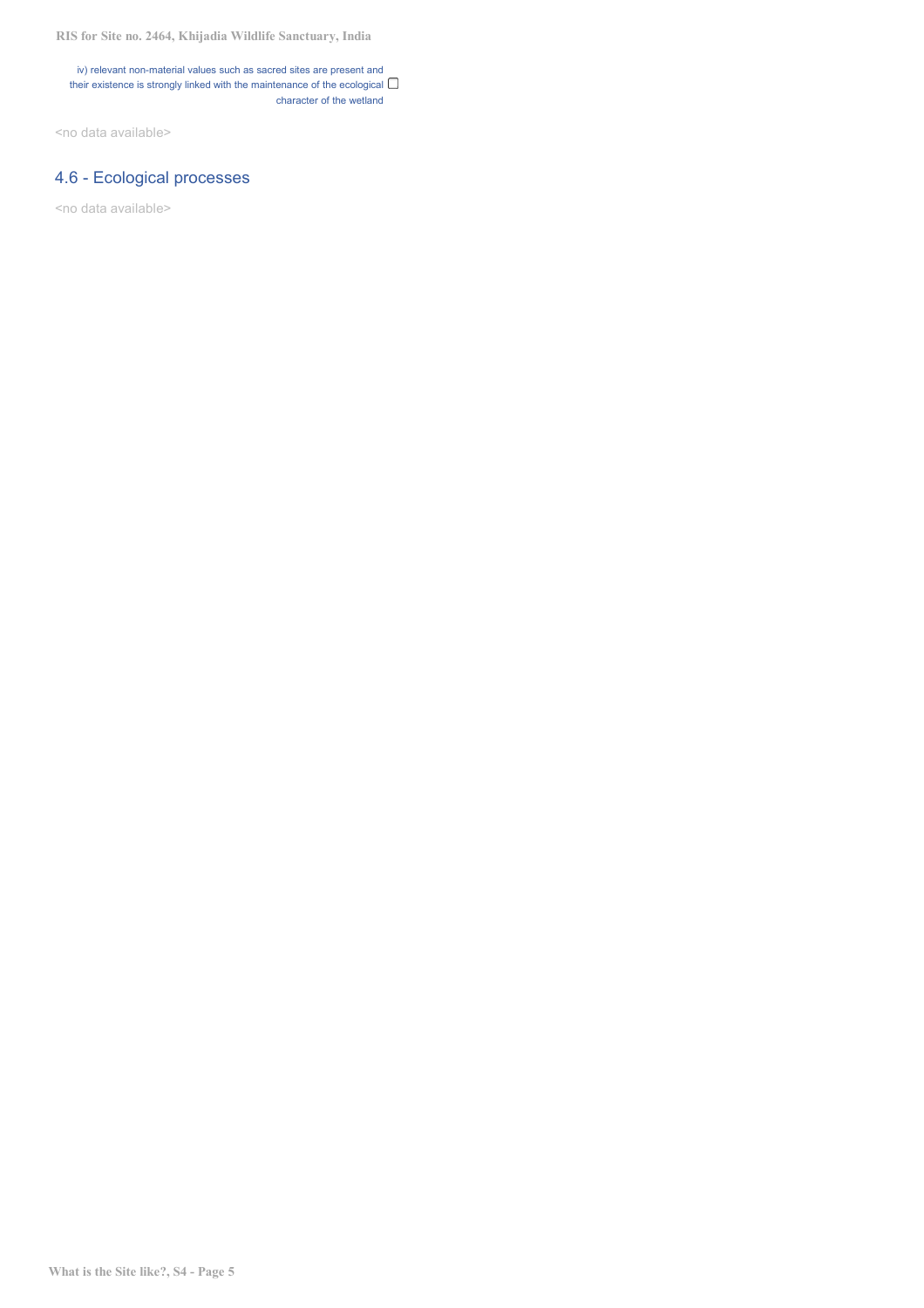# 5 - How is the Site managed? (Conservation and management)

# 5.1 - Land tenure and responsibilities (Managers)

## 5.1.1 - Land tenure/ownership

| Public ownership                      |                               |                         |
|---------------------------------------|-------------------------------|-------------------------|
| Category                              | <b>Within the Ramsar Site</b> | In the surrounding area |
| Provincial/region/state<br>aovernment |                               |                         |

Provide further information on the land tenure / ownership regime (optional):

The Khijadia wetland site is entirely within a Notified Bird Sanctuary and it is under the control and management of the Gujarat Forest Department.

#### 5.1.2 - Management authority

| agency or organization responsible for Gujarat Forest Department.                                                   | Please list the local office / offices of any Marine National Park, Jamnagar.                |
|---------------------------------------------------------------------------------------------------------------------|----------------------------------------------------------------------------------------------|
| managing the site:<br>Provide the name and/or title of the person<br>or people with responsibility for the wetland: | Shri. R. Senthil Kumaran, IFS. Deputy Conservator of Forests, Marine National Park Jamnagar. |
| Postal address:                                                                                                     | O/o Chief Conservator of Forests.<br>Marine National Park,                                   |
|                                                                                                                     | Ganjiwada, Nr. Nagnath Gate, Indira Marg,<br>Jamnagar 361001, Gujarat, India.                |
| E-mail address:                                                                                                     | mnpforest@gmail.com                                                                          |

# 5.2 - Ecological character threats and responses (Management)

# 5.2.1 - Factors (actual or likely) adversely affecting the Site's ecological character

| Human settlements (non agricultural)       |                      |                         |                 |                         |
|--------------------------------------------|----------------------|-------------------------|-----------------|-------------------------|
| <b>Factors adversely</b><br>affecting site | <b>Actual threat</b> | <b>Potential threat</b> | Within the site | In the surrounding area |
| Unspecified development                    | Low impact           |                         |                 |                         |

| Water regulation                           |                      |                         |                 |                         |
|--------------------------------------------|----------------------|-------------------------|-----------------|-------------------------|
| <b>Factors adversely</b><br>affecting site | <b>Actual threat</b> | <b>Potential threat</b> | Within the site | In the surrounding area |
| Water abstraction                          | Low impact           |                         |                 |                         |

#### Agriculture and aquaculture

| <b>Factors adversely</b><br>affecting site | <b>Actual threat</b> | <b>Potential threat</b> | Within the site | In the surrounding area |
|--------------------------------------------|----------------------|-------------------------|-----------------|-------------------------|
| Annual and perennial non-<br>timber crops  |                      | unknown impact          |                 |                         |

#### Biological resource use

| <b>Factors adversely</b><br>affecting site | <b>Actual threat</b> | <b>Potential threat</b> | Within the site | In the surrounding area |
|--------------------------------------------|----------------------|-------------------------|-----------------|-------------------------|
| Gathering terrestrial plants               | Low impact           |                         |                 |                         |

| Natural system modifications               |                      |                         |                 |                         |
|--------------------------------------------|----------------------|-------------------------|-----------------|-------------------------|
| <b>Factors adverselv</b><br>affecting site | <b>Actual threat</b> | <b>Potential threat</b> | Within the site | In the surrounding area |
| Unspecified/others                         | Low impact           |                         |                 |                         |

#### Invasive and other problematic species and genes

| <b>Factors adversely</b><br>affecting site | <b>Actual threat</b> | <b>Potential threat</b> | Within the site | In the surrounding area |
|--------------------------------------------|----------------------|-------------------------|-----------------|-------------------------|
| Invasive non-native/alien<br>species       | Low impact           |                         |                 |                         |

#### Pollution

| <b>Factors adversely</b><br>affecting site | <b>Actual threat</b> | <b>Potential threat</b> | Within the site | In the surrounding area |
|--------------------------------------------|----------------------|-------------------------|-----------------|-------------------------|
| Agricultural and forestry<br>effluents     | unknown impact       |                         |                 |                         |
| Excess heat, sound, light                  | unknown impact       |                         |                 |                         |

#### Climate change and severe weather

| <b>Factors adversely</b><br>affecting site | <b>Actual threat</b> | <b>Potential threat</b> | Within the site | In the surrounding area |
|--------------------------------------------|----------------------|-------------------------|-----------------|-------------------------|
| <b>Droughts</b>                            | Low impact           |                         | V               |                         |
| How is the Site managed?, S5 - Page 1      |                      |                         |                 |                         |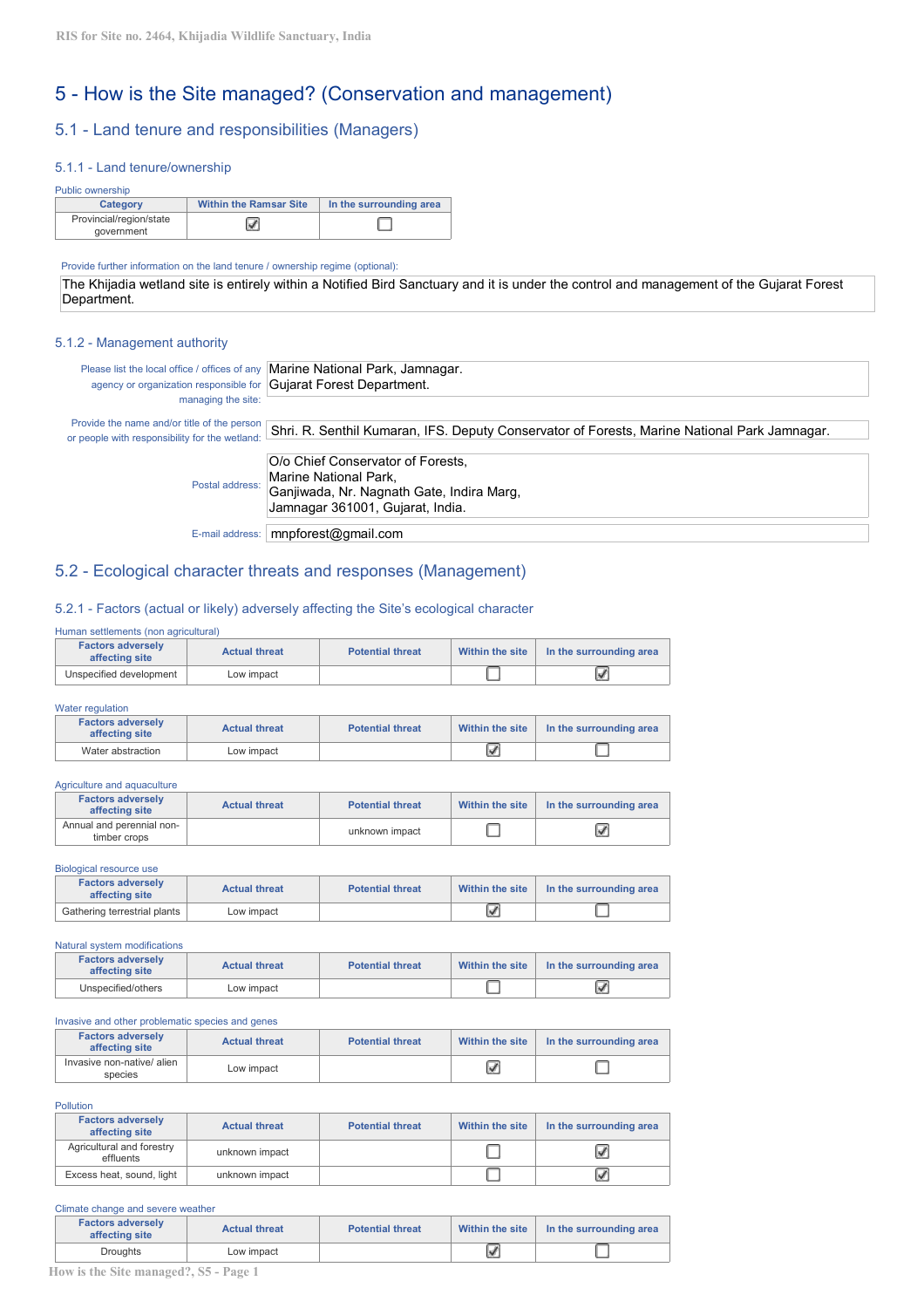#### Please describe any other threats (optional):

Noise pollution especially due to vehicle movement from the nearby salt industries.

Abstraction of water for irrigation, illegal grazing and collection of firewood.

Intensification of agriculture without the adoption of modern micro irrigation practices puts pressure on the available water in the wetland. In addition, the use of chemical fertilizers and pesticides in the catchment area is a potential threat which may adversely affect the Khijadia wetland.

## 5.2.2 - Legal conservation status

#### Regional (international) legal designations

| <b>Designation type</b>         | Name of area | Online information url | <b>Overlap with Ramsar Site</b> |
|---------------------------------|--------------|------------------------|---------------------------------|
| Other international designation |              |                        |                                 |
|                                 |              |                        | whole                           |
|                                 |              |                        |                                 |

#### National legal designations

| <b>Designation type</b>   | Name of area                                         | <b>Online information url</b>                                  | <b>Overlap with Ramsar Site</b> |
|---------------------------|------------------------------------------------------|----------------------------------------------------------------|---------------------------------|
| Eco Sensitive Zone        | Eco Sensitive Zone of<br>Khijadia Wildlife Sanctuary | http://moef.gov.in/wp-content/up<br>loads/2017/06/khijadia.pdf | whole                           |
| <b>Wildlife Sanctuary</b> | Khijadia Bird Sanctuary                              | https://forests.qujarat.gov.in/w ildlife-<br>sanctuaries.htm   | whole                           |

#### Non-statutory designations

| <b>Designation type</b> | Name of area | Online information url | <b>Overlap with Ramsar Site</b> |
|-------------------------|--------------|------------------------|---------------------------------|
| Important Bird Area     |              | $(IN-088)$             | whole                           |

# 5.2.3 - IUCN protected areas categories (2008)

- Ia Strict Nature Reserve □
- Ib Wilderness Area: protected area managed mainly for wilderness  $\square$ protection
	- II National Park: protected area managed mainly for ecosystem  $\square$ protection and recreation
- III Natural Monument: protected area managed mainly for conservation of specific natural features
- IV Habitat/Species Management Area: protected area managed mainly for conservation through management intervention
- V Protected Landscape/Seascape: protected area managed mainly for landscape/seascape conservation and recreation
- VI Managed Resource Protected Area: protected area managed mainly for the sustainable use of natural ecosystems

## 5.2.4 - Key conservation measures

#### Legal protection

| <b>Measures</b>  | <b>Status</b> |
|------------------|---------------|
| Legal protection | Implemented   |

#### **Habitat**

| <b>Measures</b>                              | <b>Status</b> |
|----------------------------------------------|---------------|
| Catchment management<br>initiatives/controls | Implemented   |

#### **Species**

| <b>Measures</b>         | <b>Status</b> |
|-------------------------|---------------|
| Threatened/rare species | Proposed      |
| management programmes   |               |

Human Activities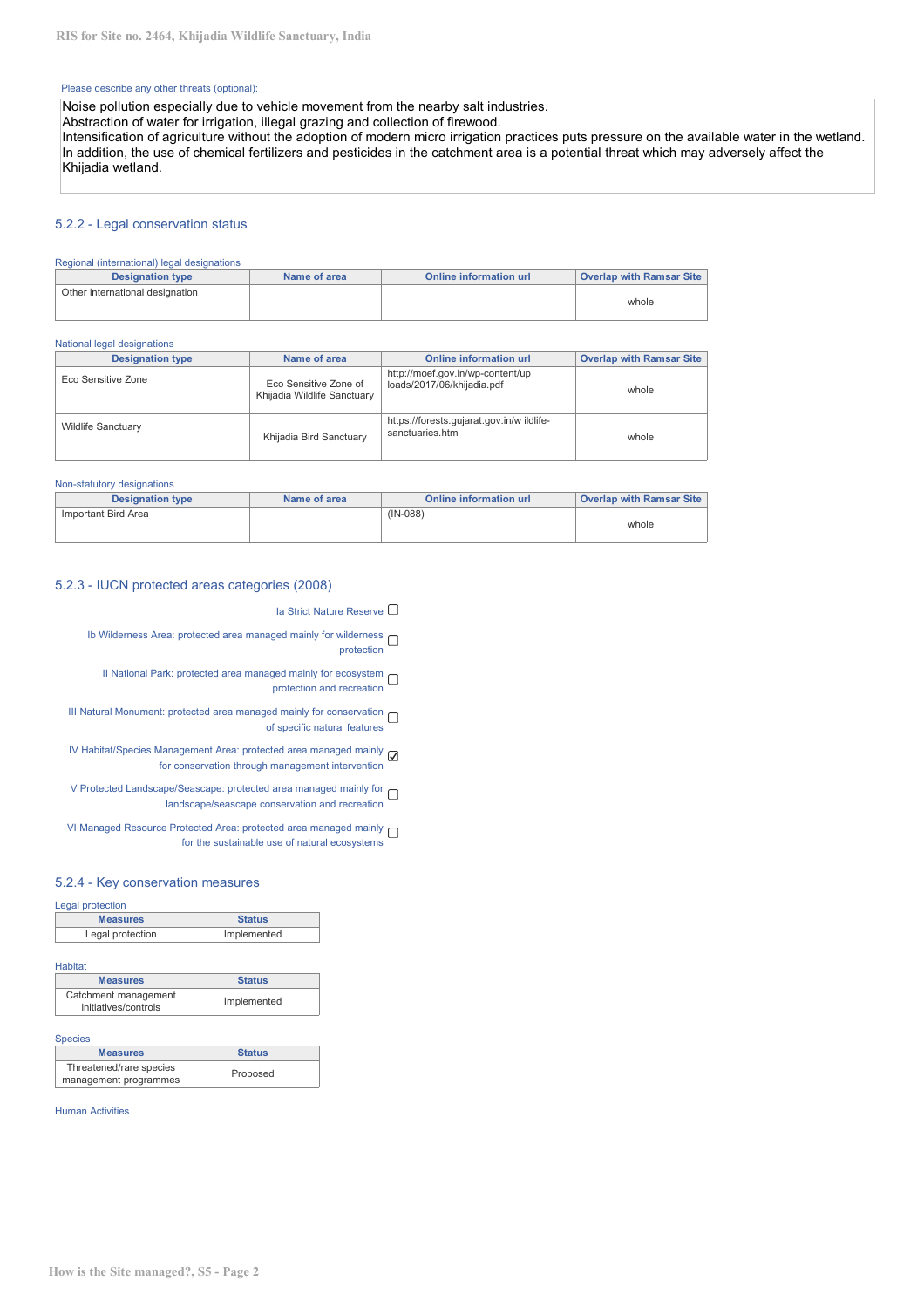| <b>Status</b>         | <b>Measures</b>                                                            |
|-----------------------|----------------------------------------------------------------------------|
| Implemented           | Management of water<br>abstraction/takes                                   |
| Implemented           | Regulation/management of<br>wastes                                         |
| Implemented           | Harvest controls/poaching<br>enforcement                                   |
| Implemented           | Regulation/management of<br>recreational activities                        |
| Partially implemented | Communication, education,<br>and participation and<br>awareness activities |
| Proposed              | Research                                                                   |
|                       |                                                                            |

#### Other:

The Khijadia wetland was declared as sanctuary under the Indian Wildlife (Protection) Act, 1972 vide Government of Gujarat, Forest & Environment Department notifications Nos. AKH-81-WLP-1081-102123/P2 dated 27-5-1981 and AKH-209/82-WLP/1081/102123-V2 dated 6-11-1982. Habitat improvement works such as increase in water storage capacity, removal of unwanted growth, preparation of mounds/islets, planting of fruit tree and enrichment of wetland by adding fish culture are being implemented in the sanctuary as per prescription of the current Management Plan.

#### 5.2.5 - Management planning

Is there a site-specific management plan for the site? Yes

Has a management effectiveness assessment been undertaken for the site? Yes O No  $\circledcirc$ 

If the site is a formal transboundary site as indicated in section Data and location > Site location, are there shared management planning Yes  $\bigcup$  No  $\bigcirc$ processes with another Contracting Party?

Please indicate if a Ramsar centre, other educational or visitor facility, or an educational or visitor programme is associated with the site:

There is an Interpretation Centre for tourists where one can get more information about birds in the sanctuary and their particular traits. There are also facilities like nature trails, watchtowers, and reclamation bunds to watch these winged visitors. Nature Education Camps are also regularly conducted in Khijadia Sanctuary during the winter months for students. This programme has proved to be very successful in bringing mass awareness on conservation issues helping the management in protection and development of the sanctuary.

URL of site-related webpage (if relevant): www.mnpcs.gov.in

#### 5.2.6 - Planning for restoration

Is there a site-specific restoration plan? No need identified

#### 5.2.7 - Monitoring implemented or proposed

| <b>Monitoring</b>                  | <b>Status</b> |
|------------------------------------|---------------|
| Water regime monitoring            | Proposed      |
| Water quality                      | Implemented   |
| Animal species (please<br>specify) | Proposed      |
| <b>Birds</b>                       | Implemented   |

Annual removal of the invasive Prosopis species from the wetland area and deepening of water bodies of Khijadia.